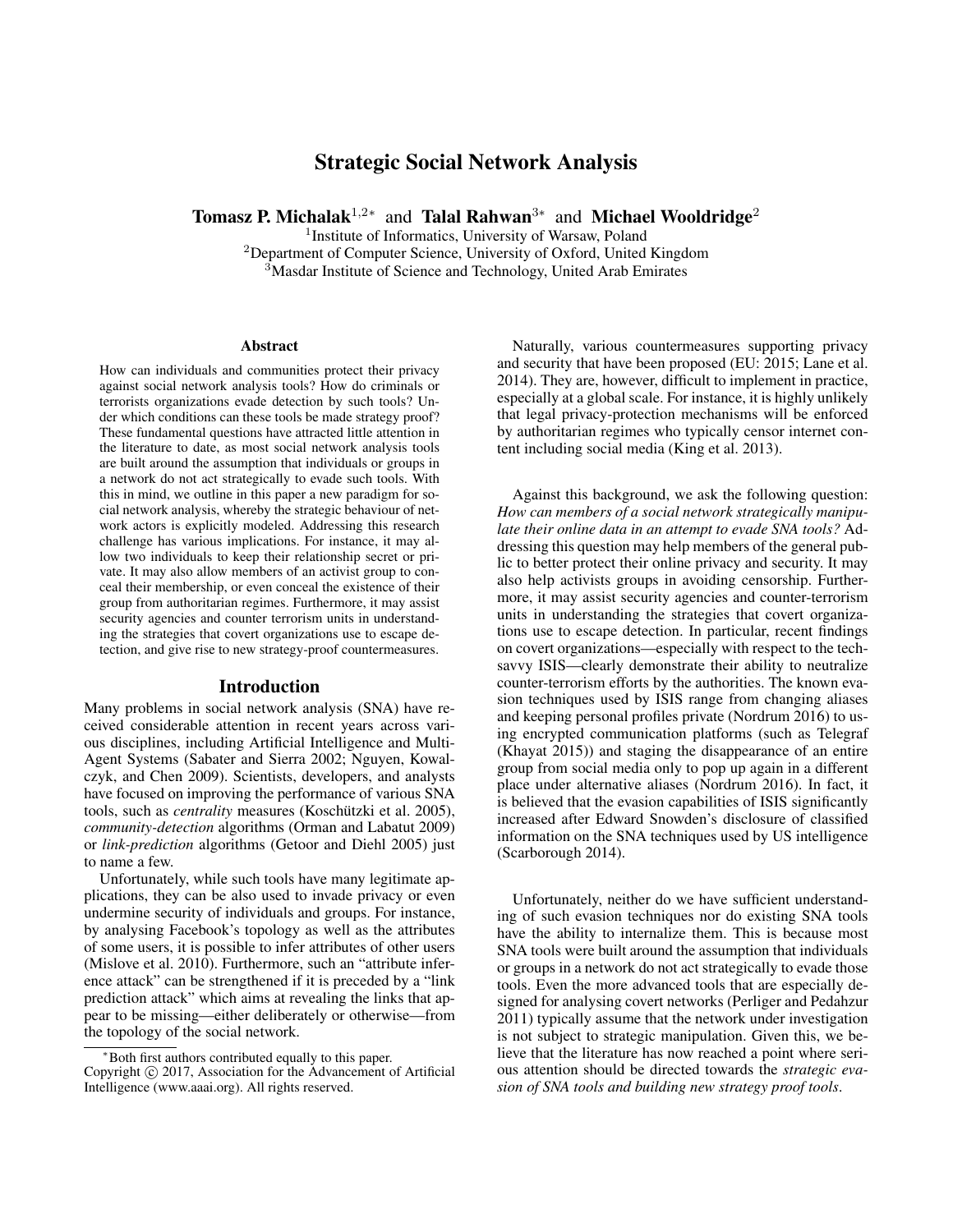## New Paradigm

In this section we outline a new paradigm in social network analysis, whereby the strategic behaviour of network actors is explicitly considered. As such, it lies at the intersection of social network analysis and *game theory* (Maschler, Solan, and Zamir 2013).

Typically, an SNA tool is an algorithm designed to solve a particular problem. Take for example a *link prediction* algorithm, which is an SNA tool whose goal is to predict, based on the current structure of the network, which connections are most likely to be added to the network in the near future (Getoor and Diehl 2005). A link prediction algorithm may also be used in scenarios where only part of the network is observable, and the goal is to identify the edges that appear to be missing, but are in fact present in the actual network (Liben-Nowell and Kleinberg 2007). Such an algorithm, like any other SNA tool, does not consider the possibility that members of the social network may act strategically in an attempt to mislead the tool.

In contrast, we propose to *frame SNA problems as strategic games*. To this end, we propose what we call the *Seaker-Evader game* which (in its basic form) is defined by:

- A set of players, N, which includes the *Seeker(s)*, as well as the *Evader(s)*, be they nodes, edges, and/or any other network entity (such as a subgraph, for example). While, in principle, there may be multiple Seekers in our model, in what follows we assume that there is only one Seeker.
- the set of available strategies  $S_i$  for each player  $i \in N$ (be they pure or mixed). For instance, the set of strategies of an Evader  $i$  can consist of evasion algorithms that are built around the following actions: (a) creating a connection with node  $j$  (i.e., "befriending" a node); or (b) cutting an existing connection (i.e., "unfriending" a node). In more sophisticated settings, it can involve such moves as "covering-up" the true nature of an existing connection, or hiding some of its characteristics. Furthermore, evasion algorithms can be parametrized, in which case the strategy spaces of the Evaders involve the corresponding parameter ranges. On the other hand, the set of strategies available to the Seeker may consist of certain SNA tools (from which the Seeker can choose a single one, or perhaps an arbitrary subset). Those SNA algorithms can also be parametrized, in which case the strategy space of the Seeker involves the corresponding parameter ranges. Finally, the strategy space can allow the Seeker to develop completely new algorithms that are better adjusted to the evasion strategies that are available to the Evader(s).
- the set of utility functions (or, alternatively, preference relations) represent the players' attitudes to the outcomes that result from the different choices of actions; and
- the "knowledge functions" which define "who knows what". For instance, it can be assumed that the Seeker is completely oblivious to the evasion techniques available to, or used by, the Evaders.

We assume that players in a Seeker-Evader game act rationally in the furtherance of their preferences, each accounting for the rational behaviour of others, and then we look for an *equilibrium* of the system. Importantly, due to the above definition of the strategy spaces of players, the *equilibria* of our model will be the combination of:

- the evasion techniques of the Evaders; and
- the SNA tool(s) of the Seeker.

Hence, the SNA tools (possibly adjusted to the evasion techniques) and the evasion techniques (possibly adjusted to the SNA tools) will *emerge as the equilibria* of our model. Furthermore, while the above model is defined as a noncooperative game, it can be straightforwardly extended to incorporate cooperative behaviour, e.g., among the Evaders.

While the variables defining the above Seeker-Evader game can be set in any constellation, we envisage that the models should be built gradually, from the easiest to the most complex ones. We suggest the following steps:

- Step 1: The analysis of potential evasion techniques against the existing SNA tools, where it is assumed that the Seeker does not act strategically and is not aware of potential evasion efforts of the Evaders.
- Step 2: The analysis of potential evasion techniques against the existing SNA tools, where it is assumed that all the parties are strategic, though the strategy spaces are limited to basic evasion techniques and known SNA algorithms.
- Step 3: The analysis of potential evasion techniques against the existing and possibly novel (adapted to the new setting) SNA tools. Here, it is assumed that all the parties are strategic and that the strategy spaces can take more complex forms.

To the best of our knowledge, our recent series of papers on evading centrality measures (Waniek et al. 2016a; 2016b), community detection algorithms (Waniek et al. 2016a), and link prediction algorithms (Waniek, Rahwan, and Michalak 2016), are the first works that can be categorized under Step 1. In the next section we discuss some results from Waniek et al. (2016a) in more detail.

### Sample Analysis

Waniek et al. (2016a) focused on the following questions:

- how key individuals might pro-actively manage their social connections so that they are less likely to be identified as important nodes by centrality measures but, at the same time, they do not lose much of their influence in the network?
- how communities might proactively manage their social connections so that they are less exposed to the workings of community detection algorithms?

We now briefly describe the model and some of the main results that concern the first question.

The model by Waniek et al. can be seen a degenerate Seeker-Evader game. It is defined as follows. The set of players consists of the non-strategic Seeker and the strategic Evaders. The latter take a joint action to disguise the *leader* of the network from three fundamental centrality measures: degree, closeness, and betweenness (Koschützki et al. 2005).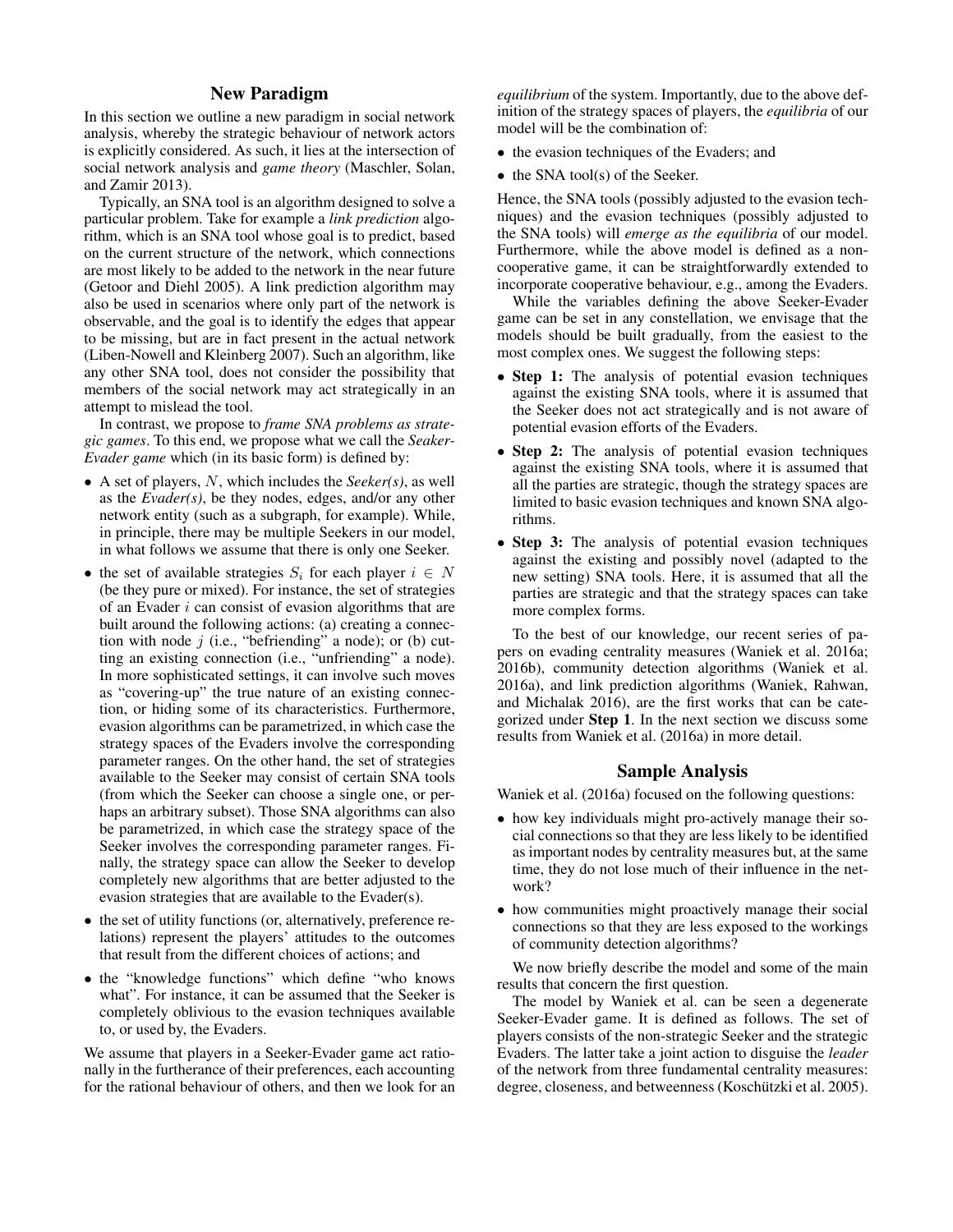

#### **6 Mohamed Atta Original network** 1st in Degree centrality ranking 1st in Closeness centrality ranking

1st in Betweenness centrality ranking IC influence = 2.55 LT influence = 6.44

#### **6 Mohamed Atta After one execution of our heuristic**

3rd in Degree centrality ranking 2nd in Closeness centrality ranking End in Betweenness centrality ranning IC influence = 2.39 LT influence = 6.72

**6 Mohamed Atta After two executions of our heuristic** 5th in Degree centrality ranking 4th in Closeness centrality ranking 11th in Betweenness centrality ranking IC influence = 2.21 LT influence = 6.90

Figure 1: (Figure 1 in Waniek et al., 2016a) It is sufficient to execute the ROAM heuristic twice on the 9/11 terrorist network to hide Mohamed Atta—who is generally concsidered to be one of the ringleaders of the attack (Krebs 2002). In each step, the solid red link is the one removed by the algorithm, and the dashed green links are the ones added.

The leader is defined as the member of the social network with the *highest influence*. Here, two established mathematical models of influence were considered: the *Independent Cascade* model and the *Linear Threshold* model (Kempe, Kleinberg, and Tardos 2003). The game is degenerate as it is assumed that the Seeker is unaware of any evasion efforts undertaken by the Evaders.

Since the leader is the most influential, he or she will be typically ranked among the top nodes by all three centrality measures: degree, closeness and betweenness. Hence, the objective of the Evaders is to rewire the network so that the centrality of their leader is decreased, without compromising leader's influence over the network.<sup>1</sup> It is assumed that, to achieve their objective, the Evaders can rewire the links of the network, without exceeding a certain *budget*—the maximum number of links allowed to be modified (i.e., added or removed).

Waniek et al. prove that finding an optimal solution to the above problem is NP-hard. However, they demonstrate that even a simple heuristic, whereby attention is restricted to the individual's immediate neighbourhood, can be surprisingly effective in practice. Their heuristic, called ROAM— Remove One, Add Many—is as follows. Given a budget b:

- Step 1: Remove the link between the leader,  $v^L$ , and its neighbour of choice,  $v_i$ ;
- Step 2: Connect  $v_i$  to  $b-1$  nodes of choice, who are neighbours of  $v^L$  but not of  $v_i$  (if there are fewer than  $b-1$  such neighbours, connect  $v_i$  to all of them).

Figure 1 illustrates how this heuristic works on the WTC 9/11 terrorist network. Interestingly, ROAM is able to disguise Mohamed Atta's leading position within the network; this is achieved by rewiring a strikingly-small number of his connections and the connections between his immediate neighbours.

Waniek et al. experiment with two-types of real-life networks: (i) *Covert networks* responsible for the WTC 9/11 attacks, the 2002 Bali attack, and the 2004 Madrid train bombings, respectively; and (ii) Anonymized fragments of *Social networks*: Facebook, Twitter and Google+, taken from SNAP (Leskovec and Mcauley 2012). They also consider randomly-generated networks: (i) *Scale-free* networks, i.e., the Barabasi-Albert model; (ii) *Small-world* networks, i.e., the Watts-Strogatz model; and (iii) *Random graphs*, i.e., the Erdös-Rényi model.

Each of their experiments consists of a network, a budget (either 2, 3, or 4), a leader, and an influence model (either Independent Cascade or Linear Threshold). The node chosen to be a leader is the one with the lowest sum of centrality rankings (with ties broken uniformly at random). The results of some of the experiments are presented in Figure 2. They concern one covert organization (Madrid bombing), one social network fragment (Facebook fragment), and one randomly-generated network (scale-free network generated using the Barabasi-Albert model with 100 nodes and 3 edges added for each node). The subplots in the first three columns depict the *ranking* of the leader, whereas those in the latter two columns depict the *relative* influence value of the leader, compared to the *original* influence value of the leader before executing the heuristic altogether. As can be seen, the ROAM heuristic turns out to be effective in decreasing the leader's ranking, and its efficiency depends on the size of the budget. As for the influence, with higher budget the heuristic often maintains (or even increases) the leader's influence.

The work of Waniek et al. can be also seen as an extension of the sensitivity analyses of centrality measures (Correa et al., 2012). However, while such analyses from the literature usually focus on the effects of random network alterations, Waniek et al. focus on alterations that are strategic in nature.

<sup>&</sup>lt;sup>1</sup> Alternatively, this setting can be interpreted as seeking a balance between two measures of a node importance: its centrality and its influence.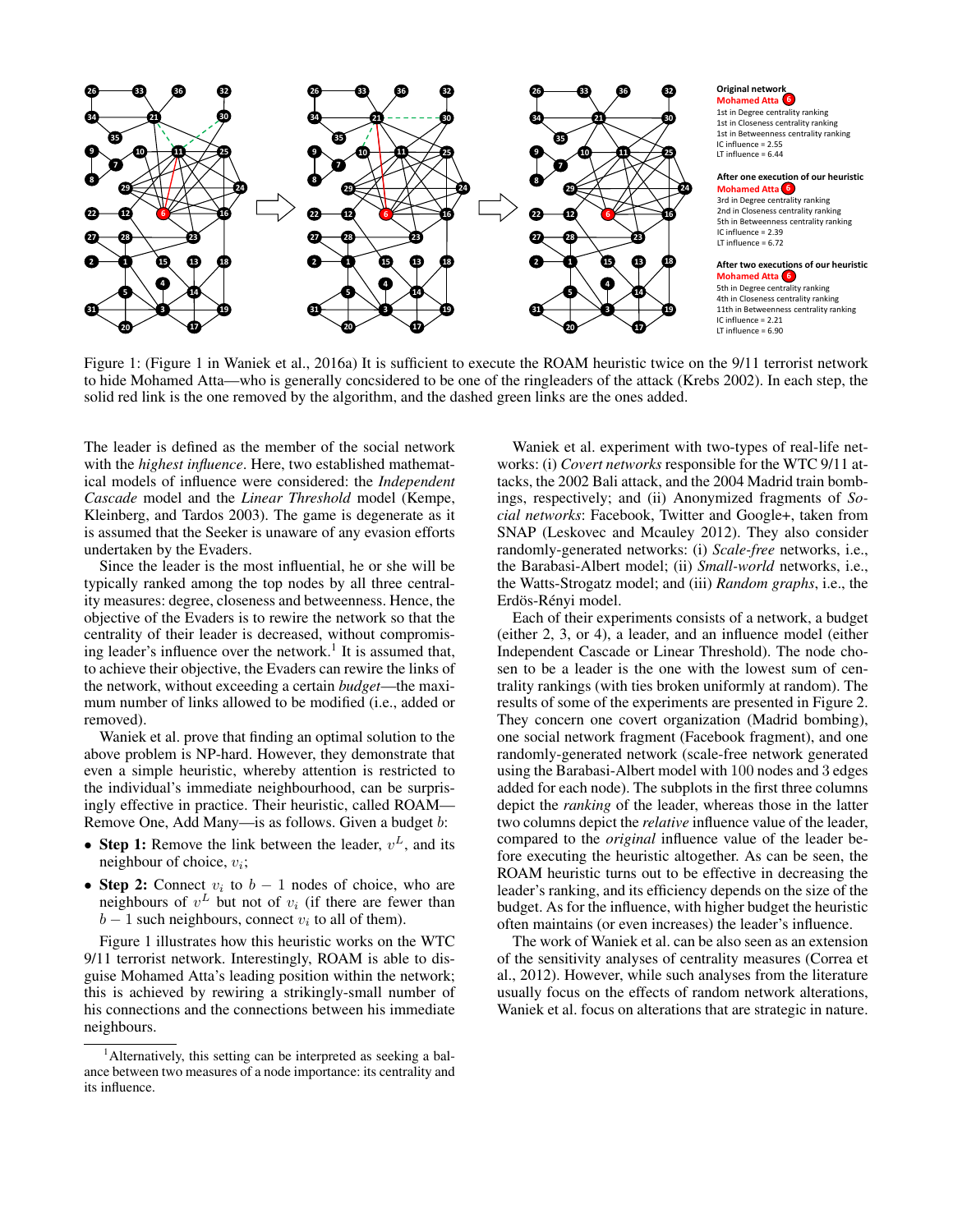

Figure 2: (Figure 3 from Waniek et al, 2016a) Executing ROAM multiple, consecutive times, where the x-axis represents the number of executions. The subfigures show the source node's ranking (according to different centrality measures), and the relative change in its influence value (according to different influence models) for the Madrid-attack network, 50 scale-free networks, and a medium-sized fragment of Facebook's network (333 nodes, 5038 edges). The size of the budget b is 2, 3, or 4.

## Related Work

Various, well-established, research themes are positioned at the interface of social network analysis and game theory. One example is the economic literature on endogenous network formation (Jackson 2005). The other one is the literature on mechanism design for social networks (Singh, Jain, and Kankanhalli 2011). Also the literature on online network threats (such as Sybil attacks, Danezis and Mittal 2009, and link reconstruction attacks, Fire et al. 2012) typically assumes strategic behaviour of some actors. Game theory is also used as a backbone of some SNA algorithms such as game-theoretic community detection algorithms (Chen et al. 2010; McSweeney, Mehrotra, and Oh 2014) or gametheoretic centrality measures (Grofman and Owen 1982; Michalak et al. 2013; Szczepański et al. 2016). Nevertheless, we believe that our proposal to explicitly and thoroughly consider the strategic behaviour of actors in social network analysis expands on the current state of the art.

Naturally, there are various models in the game-theoretic literature upon which we can build our analysis of the Seeker-Evader game. Perhaps the most relevant model is

the game of hide-and-seek (Rubinstein et al. 1997, Chapman et al. 2014), where one party hides certain items and another party then seeks to find those items. Also relevant is the work on *epistemic game teory* (Aumann and Brandenburger 2016), which tries to understand and make explicit (typically through the use of epistemic logic) the assumptions about "who knows what", which are often left implicit in game theoretic settings. Finally, *security games*—a rich research line championed by M. Tambe and his lab (Fave et al. 2015)—is relevant as it also considers the strategic interactions of actors within a security context.

Acknowledgements: We thank all the reviewers for their helpful comments. Michael Wooldridge and Tomasz P. Michalak were supported by the European Research Council under Advanced Grant 291528 ("RACE"). Tomasz P. Michalak was also supported by the Polish National Science Centre grant 2014/13/B/ST6/01807.